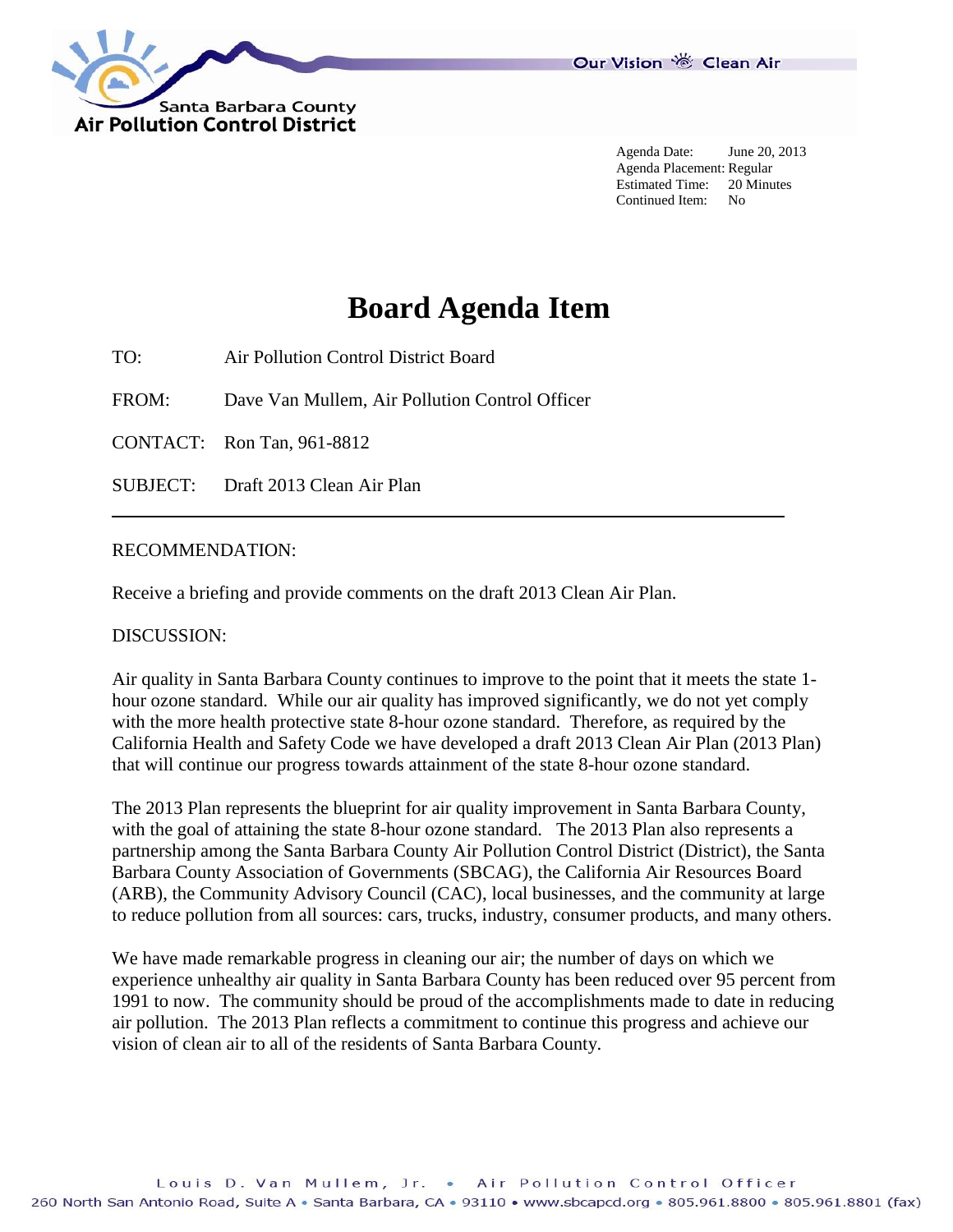# **Planning Mandates**

The 2013 Plan complies with all planning mandates outlined in the California Clean Air Act of 1988. The key requirements of the California Clean Air Act addressed in this 2013 Plan are the *Triennial Progress Report* (Health & Safety Code Section 40924(b)) and the *Triennial Plan Revision* (Health & Safety Code Section 40925(a)).

Section 40924(b) requires the District to conduct an assessment of its air quality control program every three years, starting in 1994. This assessment must address the expected and revised emission reductions scheduled for adoption during the previous three years. This triennial progress report must also include an assessment of progress based on monitored pollutant levels and air quality indicators.

Section 40925(a) requires the District to review and revise its attainment plan at least once every three years. The review and revisions are to correct for any deficiencies in meeting the interim measures of progress incorporated into the plan pursuant to Section 40914 (emission reductions), and to incorporate new data or projections.

# **2013 Clean Air Plan Components**

The 2013 Plan has five chapters that document our local air quality conditions and how we propose to comply with applicable air quality mandates. A brief summary of each chapter is provided below.

#### Chapter 1 – Introduction

This chapter discusses the purpose of the 2013 Plan and current California planning requirements that apply to Santa Barbara County.

#### Chapter 2 – Local Air Quality

Chapter 2 provides a summary of our local air quality. It highlights the declining trend of state 8 hour ozone standard exceedances (from 97 in 1991 to 5 in 2012), and includes other measures of air quality demonstrating our continued progress towards attaining the state 8-hour ozone standard.

#### Chapter 3 – Emission Inventory

This chapter presents the baseline inventory and forecasted future nitrogen oxides (NOx) and reactive organic gas (ROG) emission inventories used in the development of this 2013 Plan. The emission inventories account for the types and amounts of pollutants emitted from a wide variety of sources, including on-road motor vehicles and other mobile sources, fuel combustion at industrial facilities, solvent and surface coating usage, and consumer product usage.

The future inventories (2020 and 2030) account for growth and emission control measures, and incorporate emissions associated with a growth allowance (see separate discussion below). Our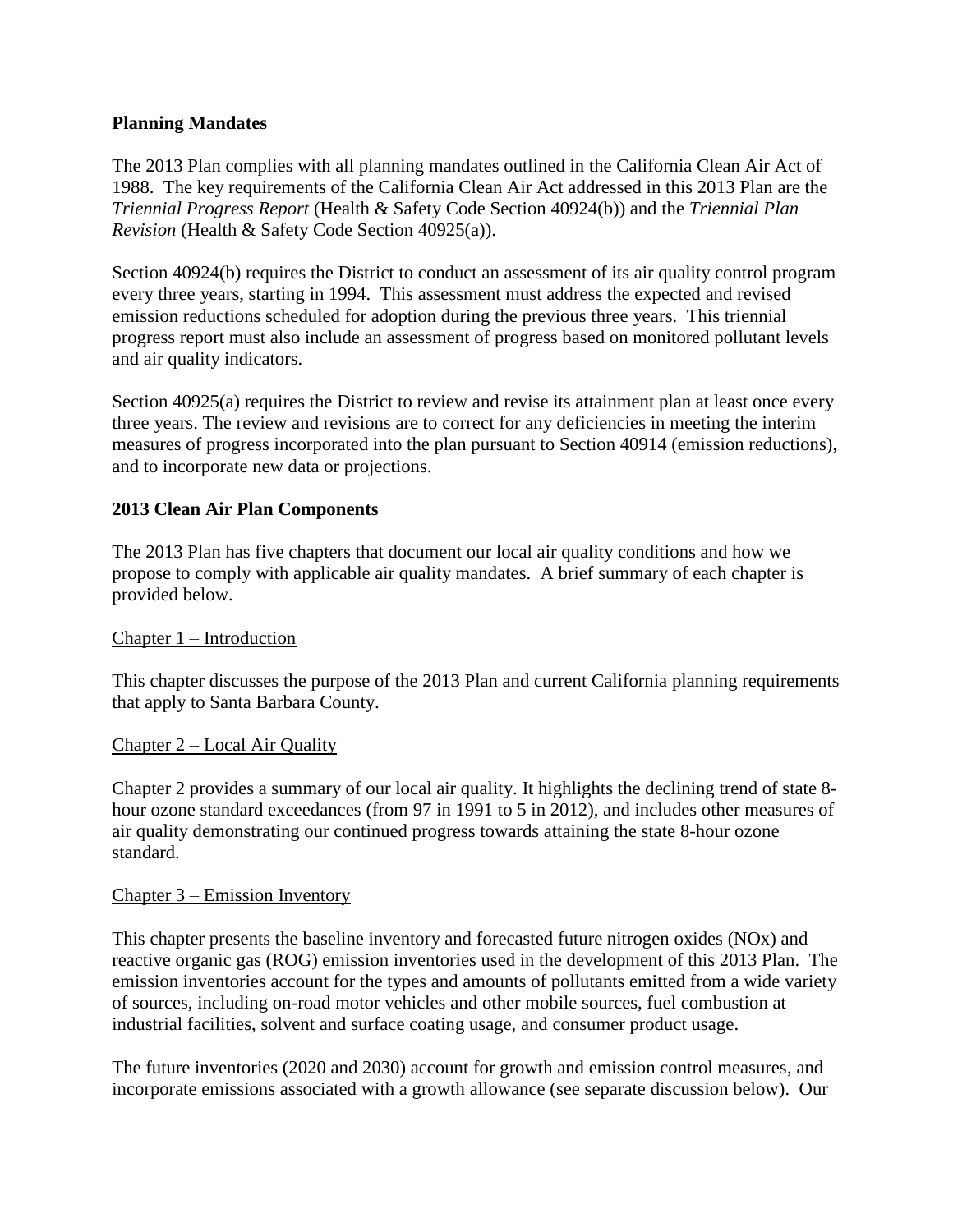forecasts show significant decreases in NOx over time, with ROG levels remaining relatively level. The NOx decreases are primarily driven by stringent California clean engine standards for vehicles (on- and off-road). The most dominant human generated source of pollution in the County is from marine vessels. While we have no direct regulatory authority at the local level to control pollutants from marine shipping, this chapter discusses the various efforts the District is pursuing to make further progress on emission reductions in this unique sector.

## Chapter 4 – Emission Control Measures

Chapter 4 provides an overview of the District's stationary source control measures. District measures are classified as already adopted, proposed, contingency, and further study. There are 8 proposed control measures, one contingency measure, and four measures proposed for further study. The 8 measures proposed for adoption, all of which are identified in prior adopted Plans, were evaluated for cost-effectiveness and considered to be feasible. These measures are projected to result in 200 tons/year of reactive organic gas and 5 tons/year of NOx reductions from 2008 to 2030.

# Chapter 5 – Transportation Control Measures

Chapter 5 discusses the transportation control measures (TCMs) developed and evaluated by SBCAG for this 2013 Plan. The TCMs adopted in the prior Clean Air Plan (2010 Clean Air Plan) form the basis for the 2013 Plan on-road mobile source control strategy. An emission overview is also provided to document the travel and emission factor modeling executed to estimate the on-road mobile source emissions.

# **Growth Allowance**

This Plan, as in past Plans adopted by the District Board and submitted to ARB, includes a growth allowance, which has been added into the forecasted emissions to assess overall emissions trends and progress towards attainment. Growth allowances were included in five past Plans adopted by the Board (1994, 2001, 2004, 2007, and 2010). This plan includes a growth allowance specifically to allow for potential increases in emissions that could be approved by the District for use by new or modified sources that are unable to offset their emission increases. Following are examples of how the growth allowance could function:

- It could serve as a contingency in conjunction with a program by which permit applicants fund an account managed by the District to obtain offset credits from clean air projects in Santa Barbara County.
- A portion of the allowance could be allocated to facilitate permitting of "essential public service" projects in Santa Barbara County, as done in other Districts.

The growth allowance is a portion or wedge of future emissions reductions. It is proposed that this wedge be a combined 1.36 tons per day of NOx and ROG and can be used to offset either or both pollutants. The 2013 Plan assigns this allowance to the stationary source category and splits it equally to NOx and ROG (0.68 tons per day of each). These emissions have been accounted for in the forecast of future emissions and are 1.6 % of the 2030 forecasted emissions. The forecast shows